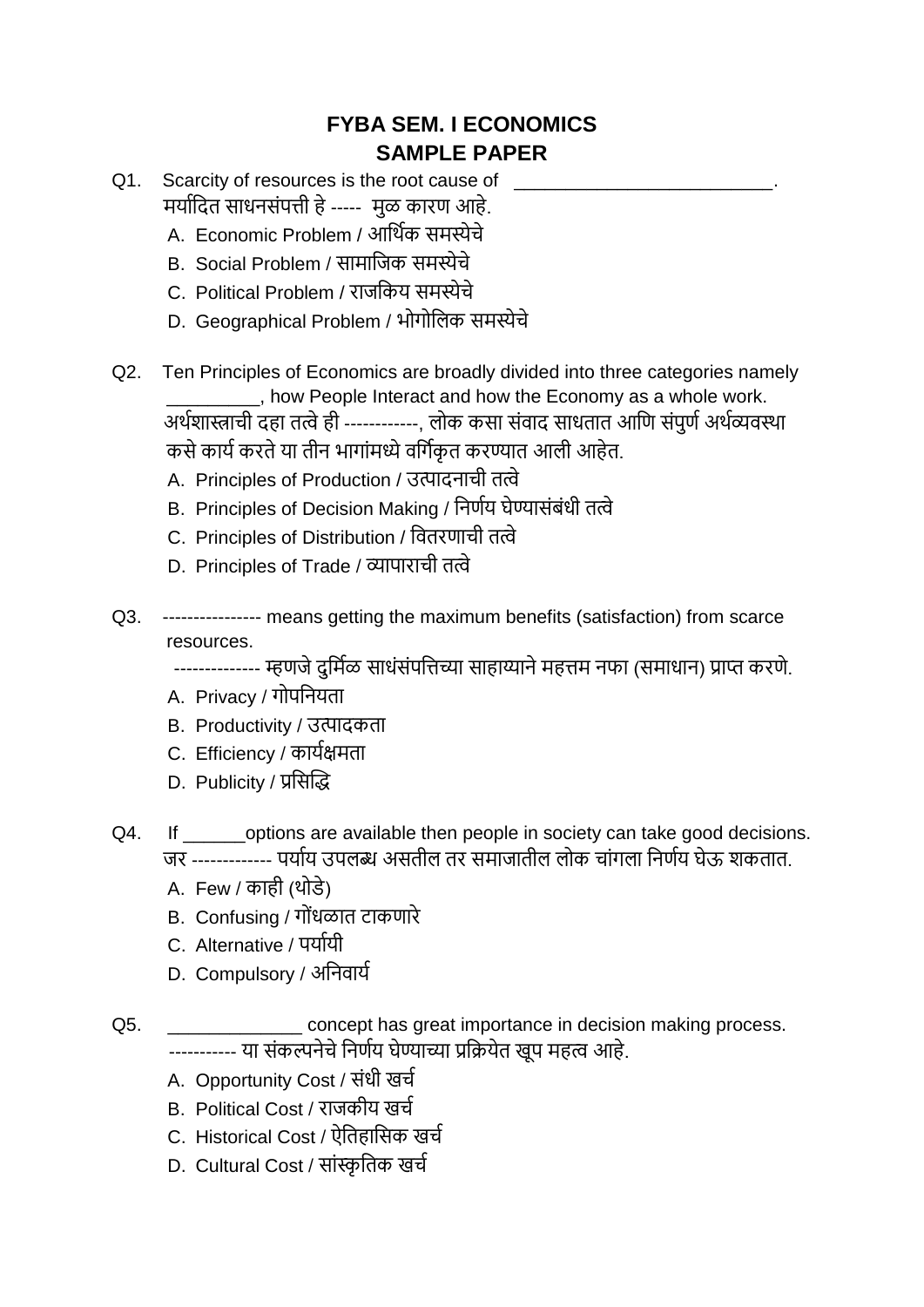- Q6. Which of the following subject is not the part of the study of micro economics? खालीलपैकी कोणता घटक सुक्ष्म अर्थशास्त्राच्या अभ्यासाचा भाग नाही?
	- A. Theories of factor pricing / घटक किंमत सिद्धांत
	- B. Theories of economic welfare / आर्थिक कल्याणाचा सिद्धांत
	- C. Theories of product pricing / वस्तु किंमत सिद्धांत
	- D. Theories of investment and saving / बचत व गुंतवणुक सिद्धांत
- Q7. Which of the following is not the basic assumption of microeconomics? खालीलपैकि कोणते सुक्ष्म अर्थशास्त्राचे मुलभूत गृहित नाही?
	- A. Free flow of information / माहीतीचा मुक्त प्रवाह
	- B. Mobile resources / गतिशील साधने
	- C. Indivisibility / अविभाज्यता
	- D. Diminishing returns / घटता प्रत्यय
- Q8. Which among the following statement is false? खालीलपैकी कोणते विधान असत्य आहे?
	- A. The study of national income comes under Macroeconomics / राष्ट्रिय उत्पन्नाचा स्थूल अर्थशास्त्राअंतर्गत अभ्यास केला जातो.
	- B. The study of individual firm comes under Macroeconomics / वैयद्धक्तक उद्योगसंस्थांचा स्थल अर्थशास्त्राअंतर्गत अभ्यास केला जातो.
	- C. The study of investment and saving comes under Macroeconomics / गुंतवणुक व बचतीचा अभ्यास हा स्थुल अर्थशास्त्राअंतर्गत केला केला जातो.
	- D. The study of the general theory of price level comes under Macroeconomics / किंमत पातळीचा सामान्य सिद्धांताचा अभ्यास हा स्थूल अर्थशास्त्राअंतर्गत केला जातो
- Q9. The credit for development of macroeconomics goes to........................ स्थूल अर्थशास्त्राच्या विकासाचे श्रेय---------- यांना जाते.
	- A. J. M. Kennedy / िे. एम. के नेडी
	- B. J. M. Keynes / िे. एम. के न्स
	- C. Alfred Marshall / अल्फ्रेड मार्शल
	- D. Ragner Frisch / रॅग्नर फ्रिश
- Q10. Who among the following considered Economics as a positive economics? खालीलपैकि कोणत्या अर्थतज्ञाने अर्थशास्त्राला सकारात्मक अर्थशास्त्र म्हणुन लक्षात घेतले आहे?
	- A. Only Classical economist / केवळ सनातनवादी अर्थतज्ञ
	- B. Only Neo-classical economist / केवळ नव-सनातनवादी अर्थतज्ञ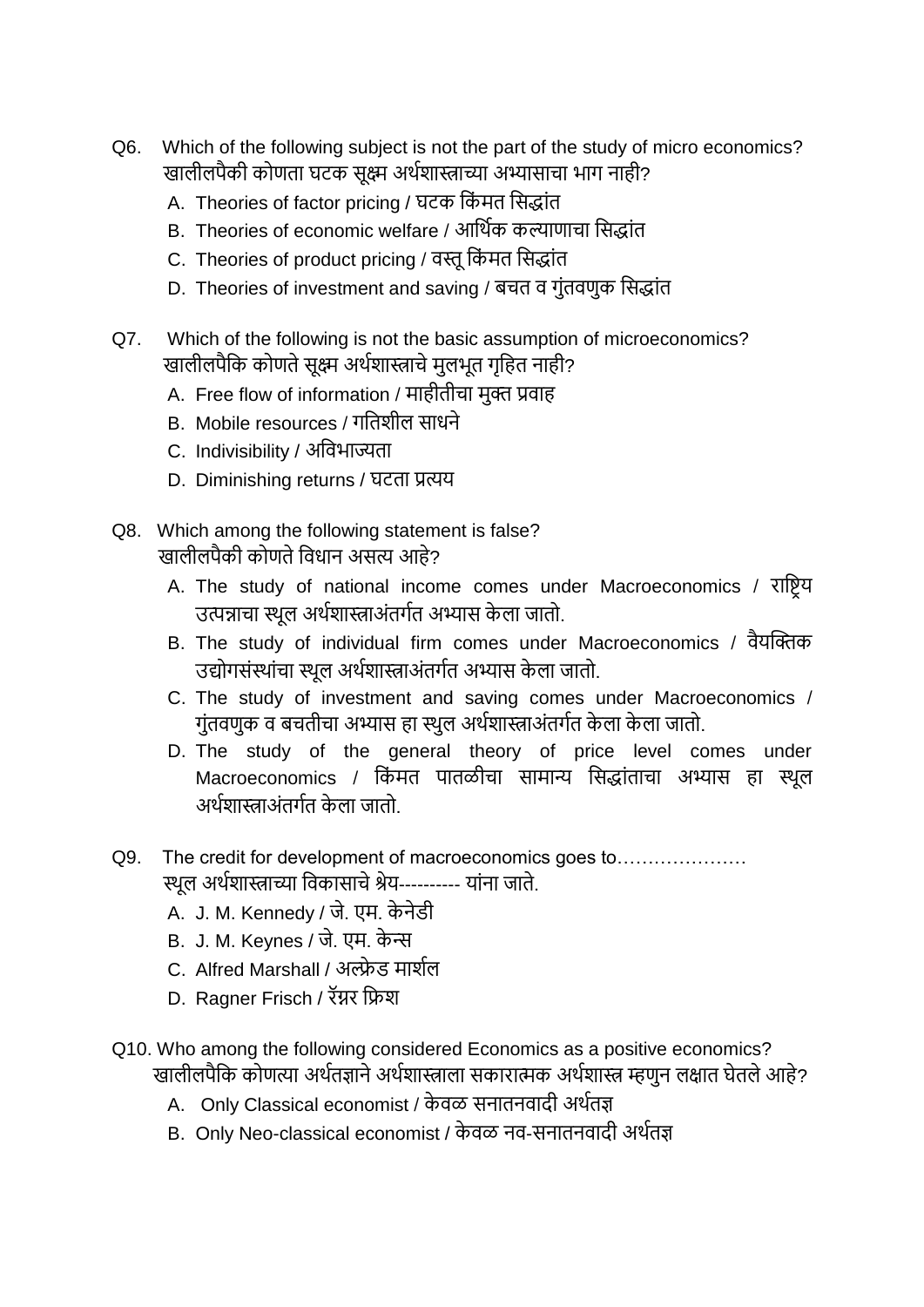- C. Both classical and neo-classical economist / दोन्ही सनातनवादी व नव-सनयतनवयदी अथातज्ञ
- D. Neither classical nor neo-classical economist / ना सनातनवादी ना नव-सनयतनवयदी अथातज्ञ
- Q11. The shape of Demand curve for salt will be ..................... मीठाच्या मागणी वक्राचा आकार हा ---------- असेल.
	- A. Vertical straight line / क्षितिजलंब सरळ रेषा
	- B. Horizontal straight line / क्षितिजसमांतर सरळ रेषा
	- C. Downward sloping / खाली उतरत येणारा
	- D. Upward sloping / वर चढत जाणारा
- Q12. If price of X goods change by 10 percent and quantity of X demanded changed by 10 percent then what will be the price elasticity of demand? जर X वस्तूंच्या किंमतीत 10 टक्के बदल झाला असेल आणि X वस्तूच्या मागणी परिमाणात
	- 10 टक्के बदल झाला असेल. तर मागणीची किंमत लवचिकता किती असेल?
	- A. One / एक
	- B. Less than one / एकपेक्षा कमी
	- C. More than one / एकपेक्षा अधिक
	- D. Infinity / अनंत
- Q13. If the price of X goods decreased by 10 percent and quantity demanded of X changed by 5 percent then price elasticity of demand will be …………………. जर X वस्तूंच्या किंमतीत 10 टक्के घट झाली असेल आणि X मागणीचे प्रमाण 5 टक्क्यांनी बदलले असेल तर मागणीची किंमत लवचिकता …………………… असेल .
	- A. Unit elastic / एकक लवचिक
	- B. Relatively inelastic / सापेक्ष अलवचिक
	- C. Relatively elastic / सापेक्ष लवचिक
	- D. Perfectly inelastic / परिपूर्ण अलवचिक
- Q14. The demand curve for necessities will be आवश्यक वस्तूंसाठीचा मागणी वक्र हा ------------- असेल.
	- A. Inelastic / अलवचिक
	- B. Elastic / िवदचक
	- C. More elastic / अधिक लवचिक
	- D. Perfectly elastic / परिपूर्ण लवचिक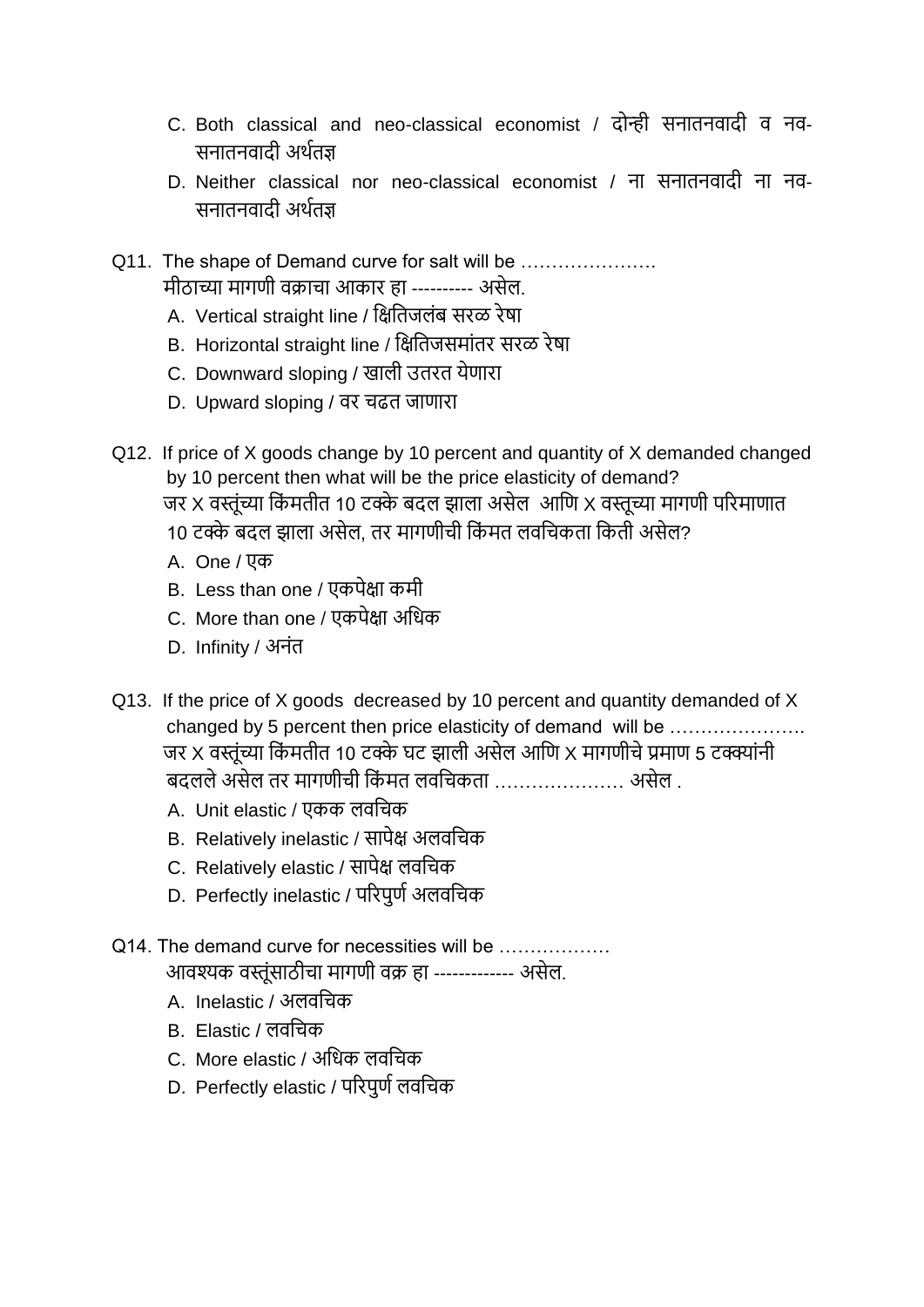- Q15. The Elasticity of demand curve for luxury goods will be …… चैनीच्या वस्तुंसाठीच्या मागणी वक्राची लवचिकता ही ---------- असेल.
	- A. Inelastic / अलवचिक
	- B. Flastic / लवचिक
	- C. Less elastic / कमी लवचिक
	- D. Zero elastic / कमी लवचिक
- Q16. Who among the following believed that every country has an absolute advantage in producing some commodity over the others? 'इतरांपेक्षा काही वस्तू उत्पादित करण्यात प्रत्येक देशाचा पूर्ण फायदा आहे' या विधानावर खालीलपैकि कोण विश्वास ठेवतो?
	- A. David Ricardo / डेव्हिड रिकार्डो
	- B. Adam Smith / अॅडम द्धिथ
	- C. Alfred Marshall / अल्फ्रेड मार्शल
	- D. Ohlin / ओहलीन
- Q17. Who advocated the policy of 'Laissez Faire' in international trade? आंतरराष्ट्रिय व्यापारामध्ये कोणी अहस्तक्षेपाचे धोरणाचा सल्ला दिला ?
	- A. David Ricardo / डेद्धिड ररकयडो
	- B. Bhagwati / भगवती
	- C. Alfred Marshall / अल्फ्रेड मार्शल
	- D. Adam Smith / अॅडम द्धिथ
- Q18. Which of the following statement is false? खालीलपैकी कोणते विधान असत्य आहे?
	- A. Adam Smith propounded the theory of absolute cost advantage. / अॅडम स्मिथ यांनी निरपेक्ष खर्च लाभ सिद्धांत मांडला
	- B. Adam Smith propounded the theory of comparative cost advantage. / अॅडम स्मिथ यांनी तुलनात्मक खर्च लाभ सिद्धांत मांडला
	- C. David Ricardo propounded the theory of comparative cost advantage. / डेव्हिड रिकार्डो यांनी तुलनात्मक खर्च लाभ सिद्धांत मांडला
	- D. Adam Smith given his theory in his famous book 'The Wealth of Nation'. / अॅडम स्मिथ यांनी आपला सिद्धांत 'राष्ट्राची संपत्ती' या प्रसिद्ध पुस्तकामध्ये मांडला.